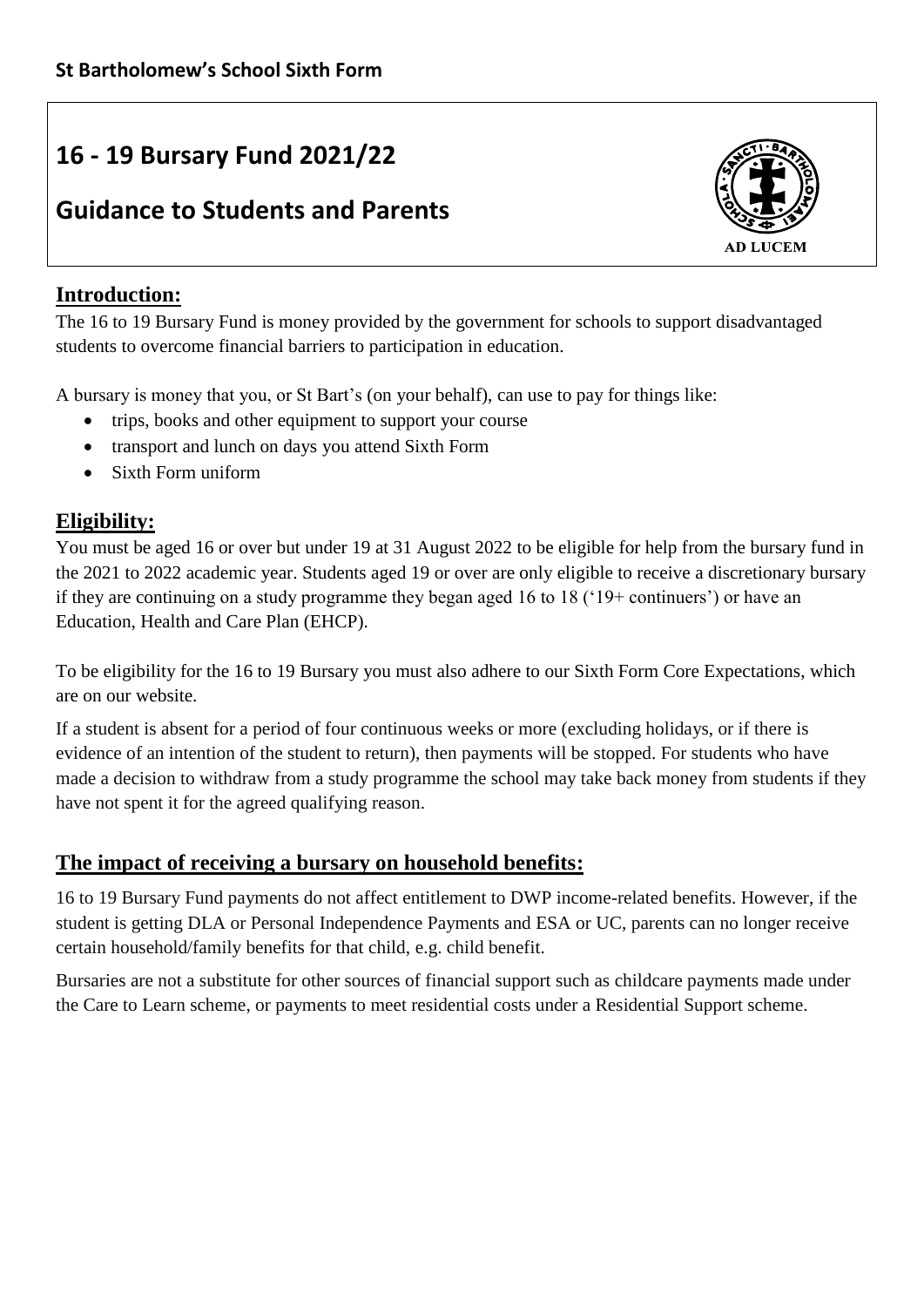## **Bursary Type:**

There are two types of 16 to 19 Bursary:

## **Vulnerable Bursary**

Bursary for students in vulnerable groups. Your course must last at least 30 weeks to acquire the full benefit. You could get up to £1,200 if at least one of the following applies:

- you're in or recently left local authority care
- you get Income Support or Universal Credit because you're financially supporting yourself
- you get Disability Living Allowance (DLA) in your name and either Employment and Support Allowance (ESA) or Universal Credit
- you get Personal Independence Payment (PIP) in your name and either ESA or Universal Credit

**Evidence:** We are required to see evidence of the status claimed before we are able to authorise a vulnerable bursary. This may be confirmation of looked after status from the Local Authority, a letter from the Department of Work and Pensions (DWP) stating which benefits you are entitled to and that you are able to participate in education or training. More detail can be found on the Vulnerable Bursary Application Form.

## **Discretionary Bursary**

Discretionary Bursaries are awarded based on individual circumstances and each application will be considered on its own merit. There are three bands in this type of bursary.

#### **Band 1- annual household income of £16,190 or less**

- Transport contributions if you live over two miles from the school and to a maximum of £15 per school week.
- Contributions to books or equipment to support your course (to be evidenced by your teacher/tutor)
- Contributions to lunch on days you attend Sixth Form
- Contributions to Sixth Form uniform (must adhere to Sixth Form dress code)
- Contributions towards educational visits during the year
- Contributions towards exam re-sits
- Reimbursement of the cost of visiting university open days or interviews

#### **Band 2 – annual household income between £16,190 - £20,817**

Students will receive the same allowances and contributions as Band 1 – but smaller contributions towards bus travel and educational visits. Transport contributions will be to a maximum of £12.50 per school week.

#### **Band 3 – annual household income between £20,817 and £25,521**

- Transport contributions if you live over two miles from the school and to a maximum of  $\text{\pounds}10$  per school week.
- Contributions towards educational visits during the year
- Reimbursement of the cost of visiting university open days or interviews

**Evidence:** We must also have evidence of a student's household income for a Discretionary Bursary. Some examples are: UC Award Notice, a P60, or 3-6 months of bank statements (as evidence of self-employment income). More detail can be found on the Discretionary Bursary Application Form.

## **Paying the Bursary:**